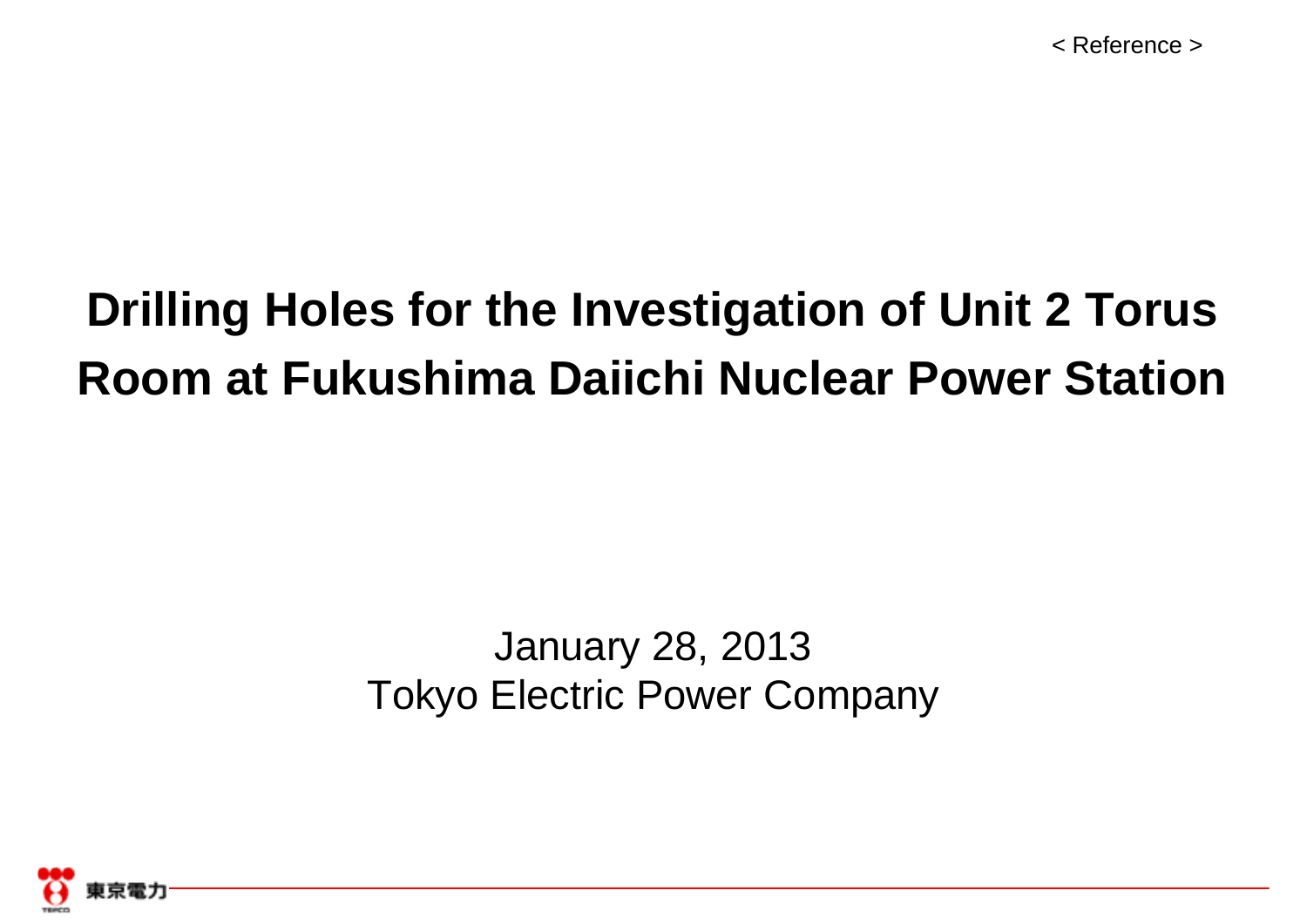### **1. Investigation Method (Temperature, Radiation Dose, Camera)**

Drill a hole on the floor in the first floor of the Reactor Building utilizing a drilling equipment to insert a thermometer, a dosimeter and a camera through it for investigation.

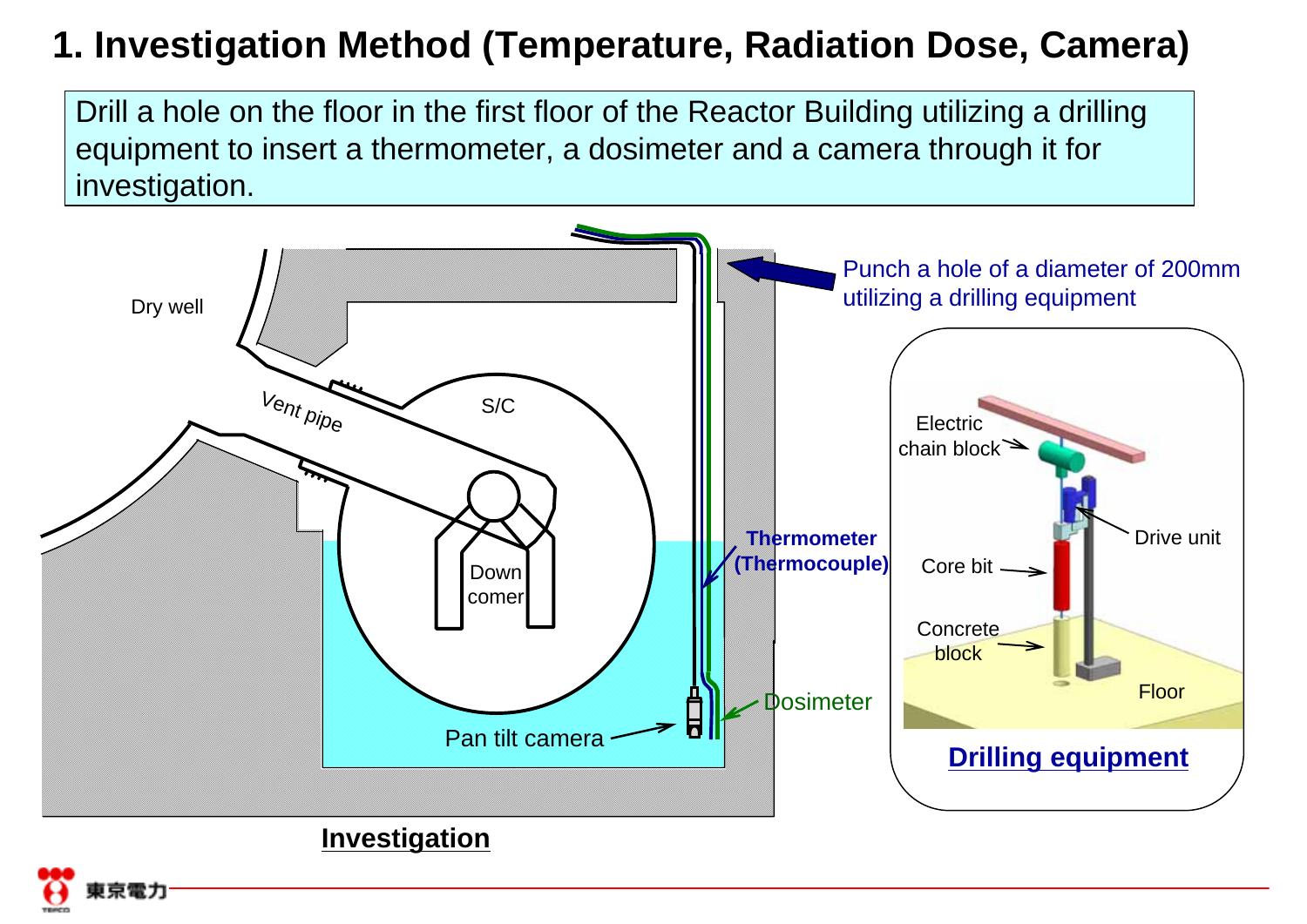## **2. Current Condition and Future Schedule**

As a result of drilling a hole on the RHR (A) heat exchanger room in the north side of Unit 2 Reactor Building, obstacles (pipe, grating, etc.) were found.





### **Future schedule**

Future plan including the change of drilling hole location is currently under consideration.

京雲力